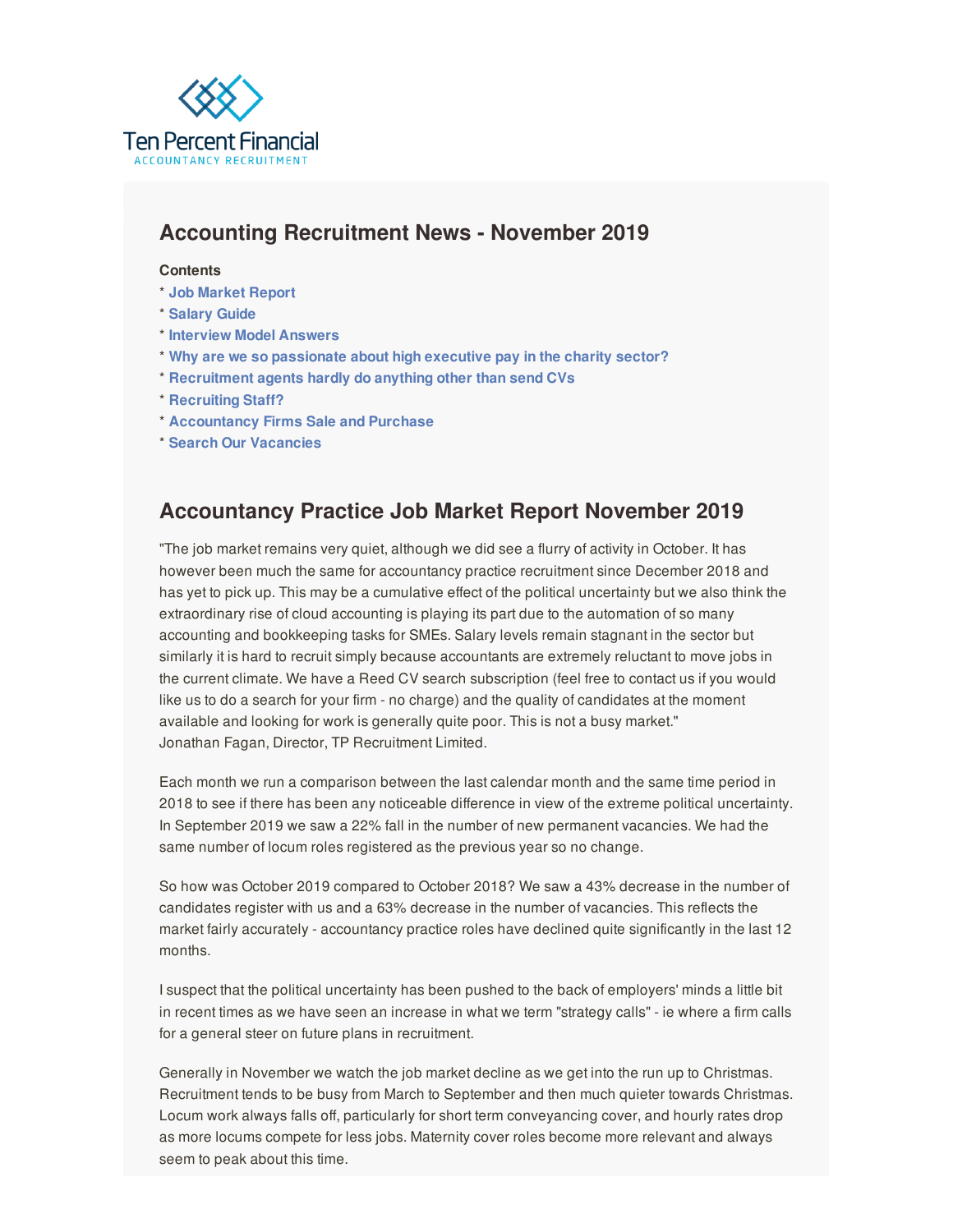#### **Candidate of the Week: CAN-12040**

AAT Payroll Administrator with 16 months of practice experience and just over a year in industry in healthcare and retail. Most roles have been short contract positions. Looking for roles around Middlesex and Surrey. SAP Payroll, Sage Payroll, Star Payroll, IRIS Payroll, Moneysoft Payroll Manager, Brightpay.

To request CVs or ask us for help with a vacancy please reply to this email, call 0800 246 5016 or **visit our website by [clicking](https://www.tenpercentfinancial.co.uk/register-a-vacancy/) here**. We work with both practice and industry accountants across the UK, whether ACCA, AAT or CIMA.

If you would like to see a CV for any of the above candidates please reply to this email, visit our website or call 0800 246 5016 and ask to speak to Emma Ireland. Please post vacancies or assignments without obligation by replying to this email or **visit our website by [clicking](https://www.tenpercentfinancial.co.uk/register-a-vacancy/) here**.

#### **KPMG and REC Report on Services**

The KPMG and REC UK Report on Services is compiled by IHS Markit from responses to questionnaires sent to a panel of companies across the UK (including the Ten Percent Group).

#### **Key Findings**

Business Activity Index posts a no-change mark New business falls for second month running Expectations pick up slightly but remain subdued

#### **Summary**

The UK service sector registered no change in output in October compared with one month previously, according to the latest IHS Markit / CIPS PMI® survey data. Although this represented a slight improvement on September's contraction, business levels were supported by existing contracts as the volume of new work declined further. This led to more job losses in the sector, albeit at a slower rate. The outlook improved slightly as a number of firms expected Brexit to be resolved early next year, reducing uncertainty, but overall sentiment remained historically weak.

#### **Looking to buy or sell a Practice or Blocks of Fees?**

Drop us an email over - no obligation, no upfront fees; we can advertise your practice at no cost on our site and in our email updates. One-off introduction fee paid by the buyer for a successful purchase only. We have a number of buyers in place and ready to purchase. <https://www.tenpercentfinancial.co.uk/buying-and-selling-a-practice/>

We also specialise in buying and selling law firms - see here for our current list of 37 law firms for sale: <https://www.ten-percent.co.uk/buy-or-sell-a-solicitors-practice/>

## **UK Accountant Salary Guide**

Salary ranges for roles across the UK (updated 9th October 2019):

Assistant Accountant – Outside London. Range £18k – £32k. Accountant (ACCA/ACA) – Outside London. Range £30k-£45k. Auditor – Outside London. Range £40k-55k. Bookkeeper – Outside London. Range £16-23k. Industry Accountants (CIMA) – Outside London. Range £30-50k.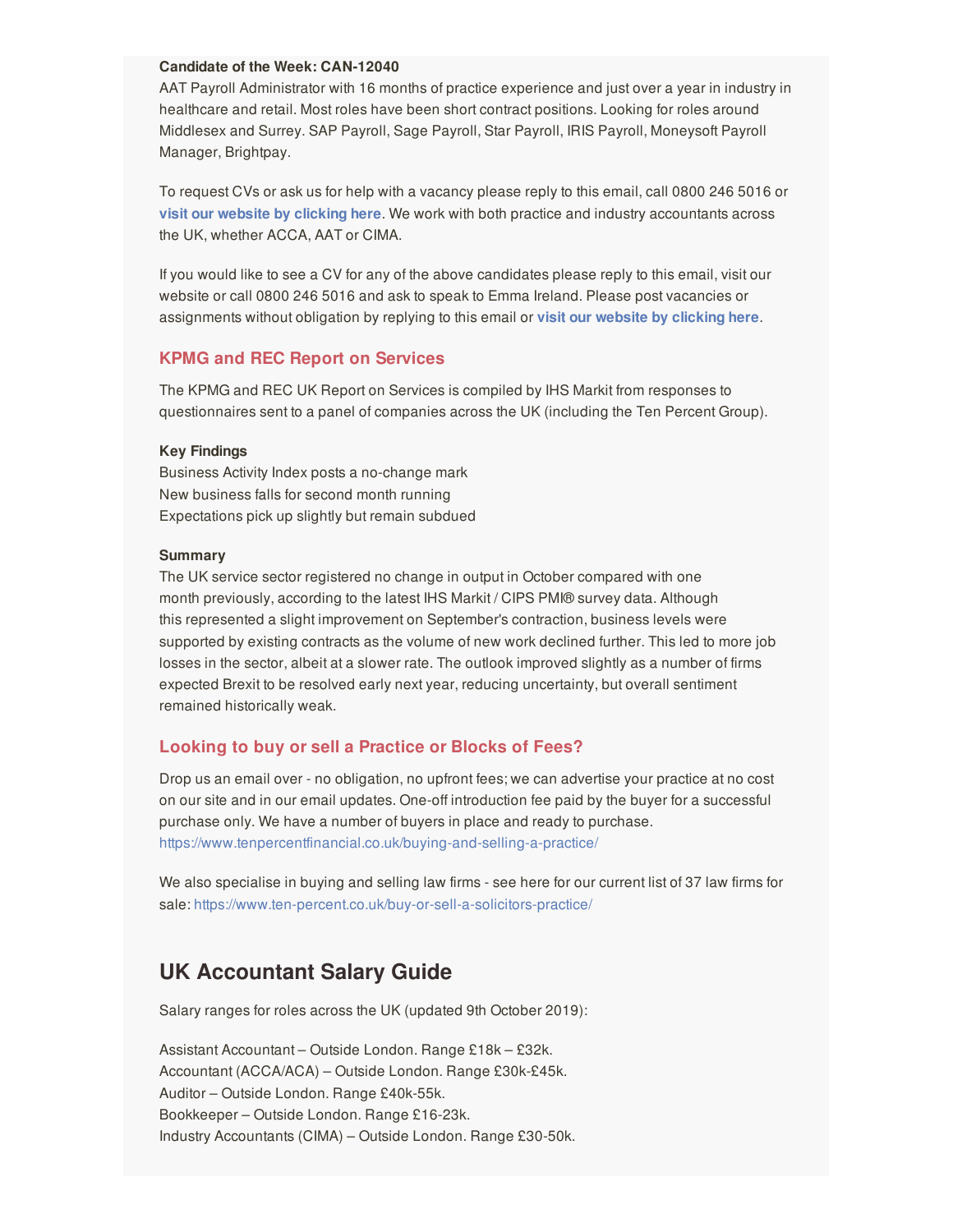Assistant Accountant – London. Range £22-32k. Accountant – London. Range £28k-45k. Auditor – London. Range £40-60k. Bookkeeper – London. Range £20-26k. Industry Accountants (CIMA) – London. Range £45-75k.

NB: These ranges are based on what we see on CVs from candidates and from speaking to clients. They are always a generalisation and salaries can often be considerably higher and occasionally lower than the rates given above.

Advertised Salaries over the last 30 days:

Essex – Assistant Accountant – £23-28k Surrey – Accountant – £24-32k East London – Bookkeeper – £23k South East London – Part Qualified – £27k Leeds – Part time Accountant – £30k Bradford – Senior Accountant – £35k London – Accountant – £35k London – Senior Auditor – £45k Surrey – Bookkeeper – £25k Surrey – Insolvency Administrator – £35k

### **Interview Model Answers Series**

Each month we include 2 interview questions and model answers for popular (or unpopular) interview questions, with advice from our Managing Director. If you would like an ebook with over 50+ of these questions and model answers, please email Jonathan Fagan at jbfagan@tenpercent.co.uk and we'll send it over to you - no charge.

### **Interview Question 29 – Describe a situation where you worked as part of a team.**

#### **Advice**

This is a completely open question and one that everyone attending an interview should have a stock answer ready to use. Team questions are almost always best answered using a work environment and anyone who has worked in any capacity is able to give a situation or example. If you have not yet worked you can use academic and sporting examples but these are never as good as work. It is a competency based interview question so don't forger to use the STAR technique to answer it. Situation, Task, Action, and Result, concentrating on your own actions as opposed to others. It is best to try and think of a situation that is relevant to one of the specifications of the job you are applying for, so for example of this is a management role try to think of an example that is directly relevant to the work of a manager even though you are describing working as part of a team.

#### **Examples of Answers**

"Whilst working as an auditor at Bexley Heath District Council I was appointed a member of the budgetary committee planning for the forthcoming 12 months. The team comprised of seven members of staff, three elected councillors and two external lay members. I was appointed chair of the committee and we met on a weekly basis over a period of three months. The task we were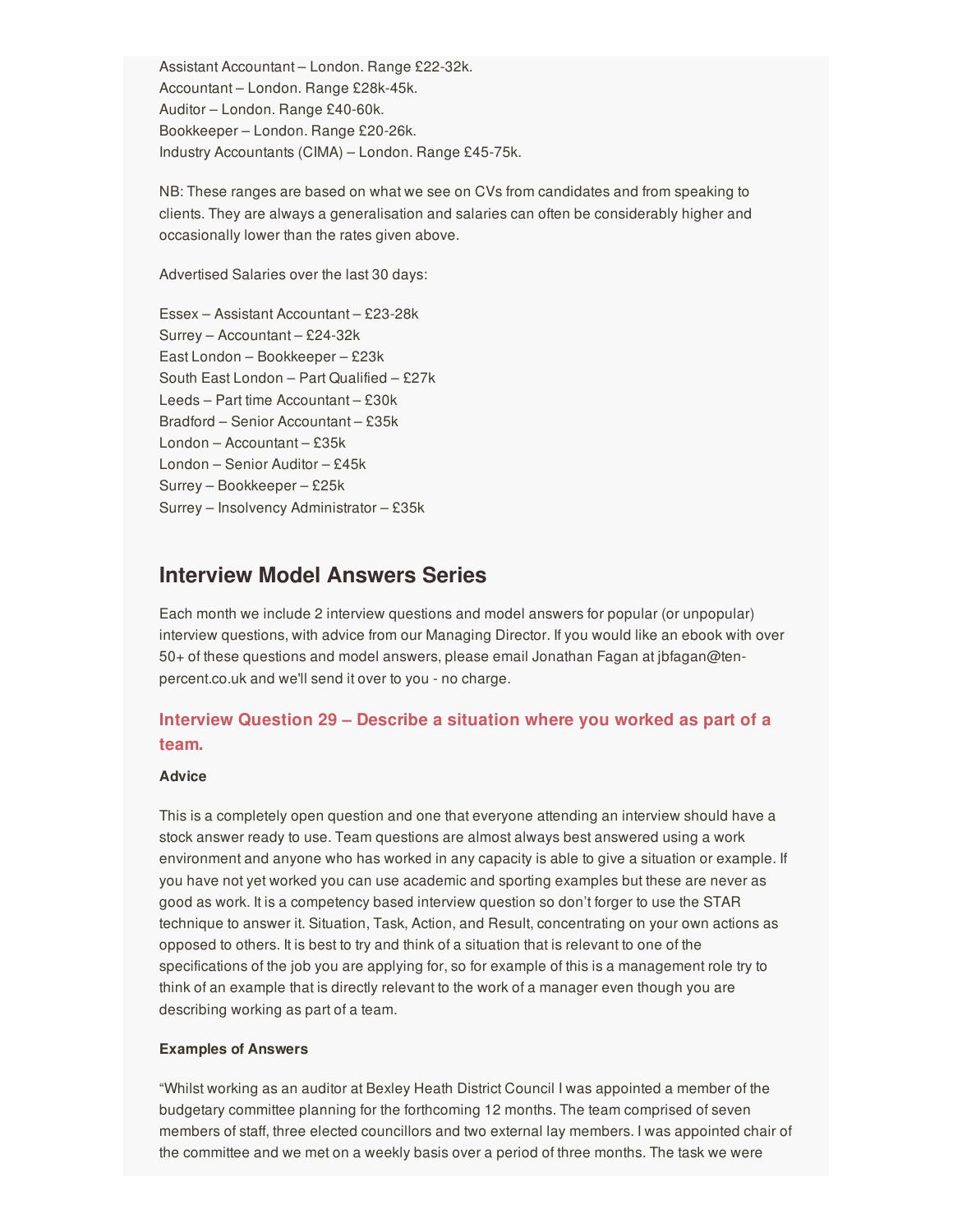assigned with was to ensure that the council spent within its budget and effective use was made of the limited resources we had. As Chair it was my responsibility to make sure that meetings were conducted in an orderly fashion and that we arrived at decisions swiftly and with as much reasoned debate as possible. We managed to complete the review within the allotted time and to the satisfaction of the majority of the members of the committee".

#### Or:

"Whilst on a work placement at Glaxo Smith Kline I was part of a team of eight students who were given a task of designing a new efficient exhaust for a piece of machinery within the plant. We were given a budget and a time limit and asked to come up with a solution. We appointed a Chair, and set to work with my role being as the designer to come up with drawings of the proposed machinery. We worked effectively and within the constraints of time and budget, completing the project and presenting our findings to the relevant managers at the plant."

#### Or:

"When I was a member of Bletchley Rugby Team I played in the First Fifteen, our team won three cups and the League within a few years and this was the most success the club had enjoyed in over thirty years".

## **Interview Question 30 – Describe a time when you failed to engage at the right level in your organisation. Why did you do that and how did you handle the situation?**

#### **Advice**

This is a competency based interview question which again if you do not practice interview questions it is very unlikely you would be able to think of an answer on the spur of the moment. This needs to be one of the selection of scenarios you have stored in your head ready to use and adapt to the question put to you. This again is evidence of why competency based interviewing is not demonstrative of anybody's skills and abilities in a work environment. You need to try and think of a situation when you can include positives to counter-balance the negatives. There are questions during interviews that you may find you are unable to answer and this is an example. It is similarly not appropriate to every type of interview and probably more relevant to senior management than it is to junior level workers. It is probably best suited to an example involving some sort of talk or giving of instruction to more junior members of a team that has not been presented or given on the right level for them to comprehend or understand. So examples like training days, team meetings, instructions to follow particular processes, staff meetings involving debate about the future of the business and so forth.

Use the STAR technique to structure your answer, so think of a situation, the task you were faced with, the actions you took and the results overall and this should give you the tools to equip you to answer the question.

#### **Examples of Answers**

"When I was head of the personal injury department at Smith & Co Solicitors I decided to improve the process for dealing with new clients. I developed a protocol for all members of staff to follow when dealing with new clients. I held a team meeting in order to explain the protocol to members of staff with instructions to follow it immediately. The instructions I gave were, I thought at the time, pretty clear. Unfortunately the non-qualified staff had not comprehended my instructions and after the meeting continued to deal with new clients in the same way they always had done. I realised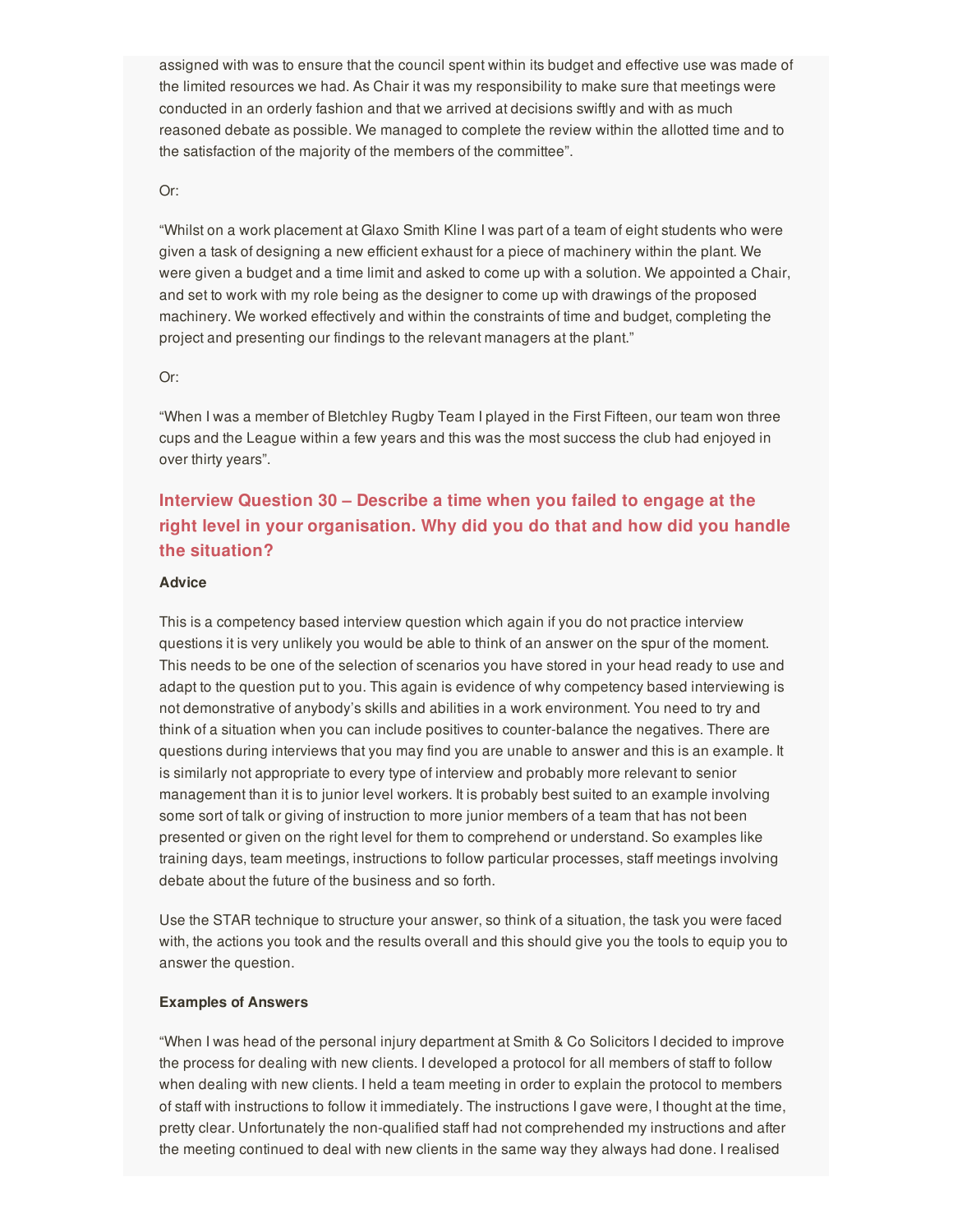that I had failed to engage with that level of personnel and as a result of this I held another meeting for the non-qualified staff where I explained the new techniques in a different way, with practical examples and practice scenarios to ensure that everybody understood the new method for handling clients. It was result that the non-qualified staff started following the protocol and our department was much more effective handling new queries than it had been before".

# **Recruitment agents hardly do anything other than send CVs – why should we pay you?**

Today we had an email from a firm who owe us a reasonable amount of money and following a letter before action we received a detailed response from one of the directors at the firm explaining his understanding of the fee and how it should be paid. Part of this explanation and discussion included the statement that our company had not done very much at all really other than provide a CV, and he had recruited not even remembering who had supplied him with the CV, implying that the recruitment agency (i.e. us) had not exactly done much work in order to justify being paid.

This is a common issue and I'm sure one that consultants in a whole range of different businesses experience all the time. As we tend to charge fairly hefty lump sum fees at times, and all the client ever sees in most circumstances is a few emails and a couple of CVs, plus interview arranging and any negotiations on salary and job offers, it's easy to think that the recruitment agency has done nothing at all to deserve the payment they are now asking for.

So what do recruitment consultants do that justifies payment? Nothing, I suspect a lot of people reading this will think! Here is a brief outline as to what happens when a vacancy comes into our offices.

We post vacancies across our network, external job board networks, log it as a vacancy and send it to our database of candidates. We also check our connections on a range of sites including LinkedIn. In some recruitment companies they have employees who spend their entire day doing one of these tasks, particularly the maintenance of the candidate database, just because it is so important and the one piece of data that has more value placed on it than anything else in the business.

Our candidate database has around 11-12,000 solicitors and legal executives on it, and has been constantly expanding since we started in business in 2000. The vast majority of our placements come from our database because the vast majority of candidates cannot be found anywhere else. If you don't believe this statement just sign up to one of the various job boards that has a CV bank (eg Indeed, Reed etc..). Do a search on there and see how many CVs you can view for specific job types in your area. The number will probably be quite limited.

Most of our work is spent dealing with candidate enquiries and client communications that do not lead anywhere, or even slightly get us anywhere near to generating a fee. This is because the other part of a recruitment agency's job is to build goodwill with clients and candidates, so that when something does happen both sides trust us. The vast majority of this is unpaid and this work is factored into any fee that a recruitment agency charges.

Once a job is listed as live we very often spend a considerable amount of time dealing with candidate queries, most of which will be from candidates who are utterly useless, completely irrelevant to the job and to be quite frank, a complete waste of time. However as recruitment agents we are unable to tell anyone they are a complete waste of time, and of course we are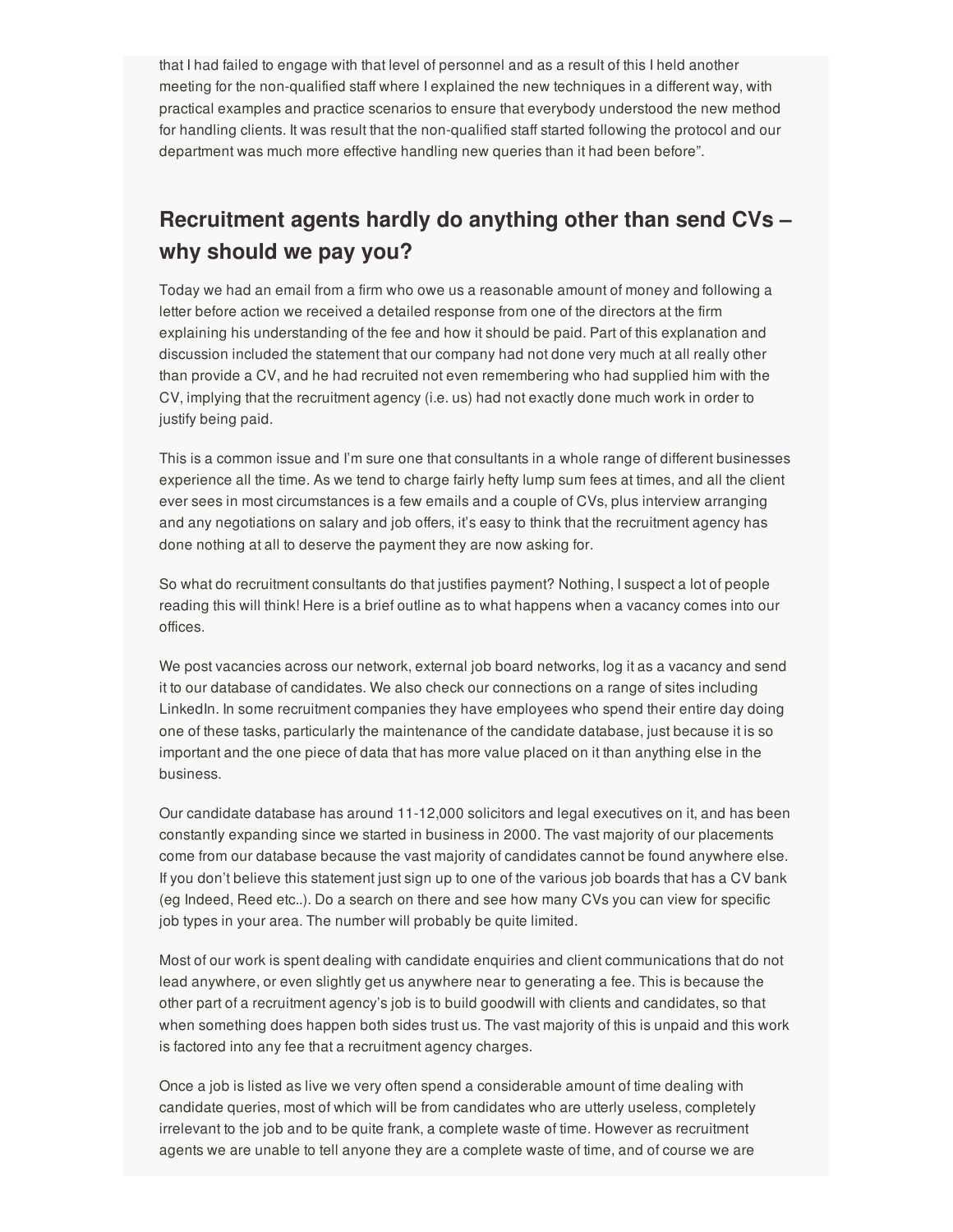regularly pleasantly surprised when candidates we thought have been unsuitable have gone on and managed to secure jobs we did not expect them to!

Quite a lot of time is spent dealing with work that is non-billable, and hours not recoverable because of the investment we are making in future placements and future work. For a vacancy involving a standard requirement say for a qualified ACCA Accountant in London, we will probably get between 3 and 4 enquiries and applications, but out of these probably only one or two of these will be suitable. We may well find we get 5 to 10 enquiries from our own database as well, and although a good number of these will be suitable it's very often recruitment the other way round, i.e. we have to sell the candidates the vacancy because often the candidates off our database are in a fortunate position of not actually needing to change jobs.

So by the time the client sees a CV from a candidate it's likely we would have done around 5 to 6 hours work just on that particular vacancy and related enquiries alone. That does not include all the work we do surrounding the candidate database that fuels the source of CVs that we supply.

Of course it could be said that if a low cost solution was out there it may well trump the need to have to pay one off recruitment fees, and save firms considerable sums of money in the process. As coincidence would have it, we offer one such solution which is [www.tenpercentunlimited.co.uk](https://www.tenpercentunlimited.co.uk)! For further details please visit the website.

# **Why are we so passionate about high executive pay in the charity sector?**

I took a call today from someone who had read one of our reports on what we perceive to be high pay in the charity sector dating back a few years. We had identified a number of charities that we felt we could not support via the Ten Percent Foundation with any charitable donations, because we felt that their executive pay was too high and inappropriate for the size of the charity.

The Ten Percent Foundation incidentally is our vehicle for donating profits generated by the Ten Percent Group, as we donate 10% of our profits to charity every year. We do this by distributing the funds to charities we deem worthy and fit in with our criteria for donations.

One of the key criteria is a demonstration by the charity that they are not overpaying their senior staff. There are a large number of charities in the UK who pay salaries to their senior executives that we feel is out of proportion for either the size of the charity or the very nature of the charity being undertaken. For example a charity paying more than £75,000 to anybody is, in our opinion, paying too much money, and should not be permitted in the sector.

One of our arguments for this is that a good number of charities are out on the streets fundraising off the general public, or telephoning to raise funds, but if a charity is generating income of say £1 million per year but paying their chief executive £200,000 to run the charity, then clearly there is something wrong here as individuals on the street are not paying to fund that particular senior executive's lifestyle.

What makes us particularly passionate about executive pay in the charity sector is that we donate via other charities as we are not set up to distribute the funds directly to where they are needed ourselves. Because of this we give money to charities to support particular projects. When we first started donating money to charities we found that some charities were almost reluctant to take our money as they were suspicious as to why we were giving it to them. Others actually wanted to charge us money on top of the donation we were making for things such as using their logos or for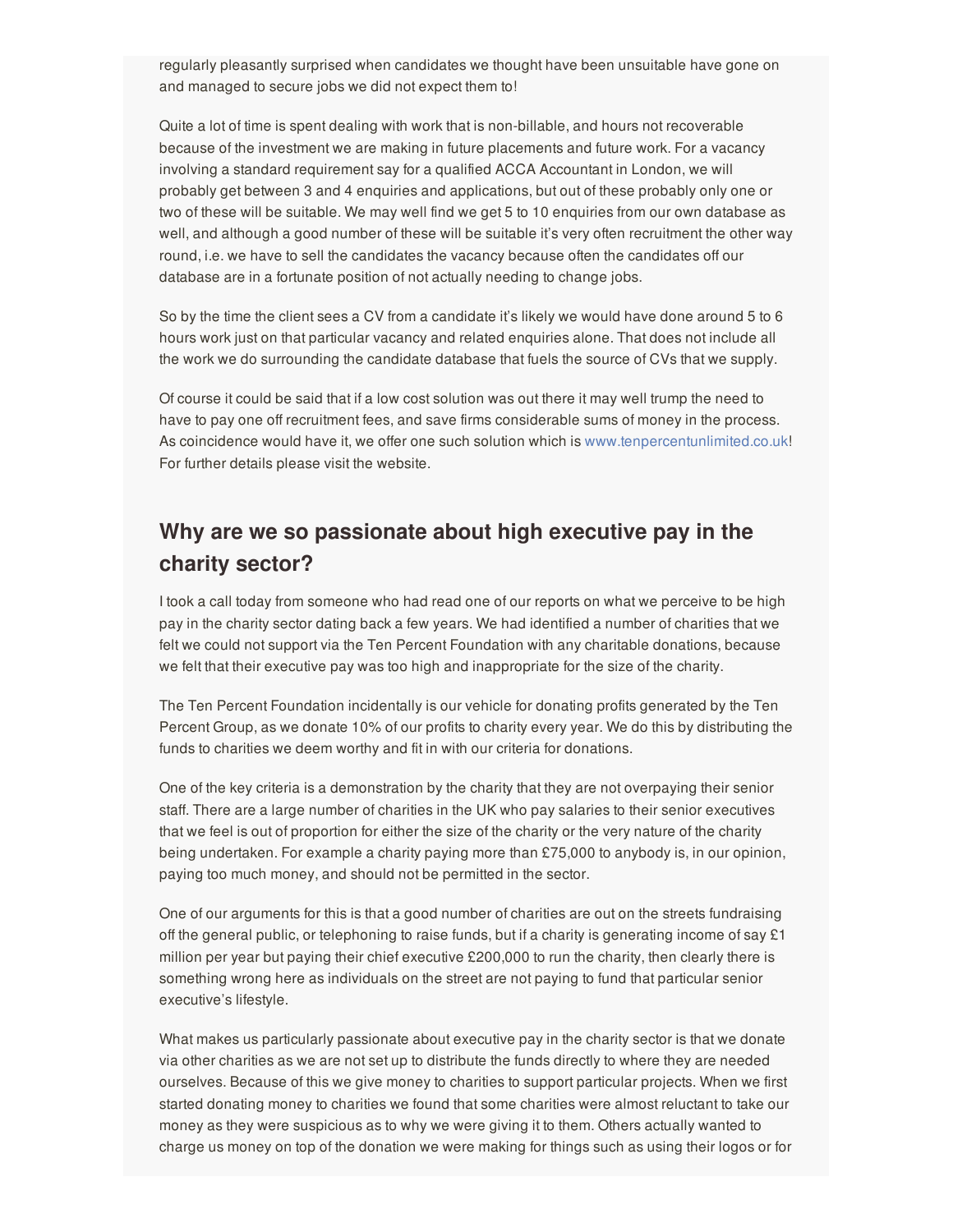mentioning them on our website. Others, when we asked for information as to where the money was going, were more than a little bit shirty about telling us.

We started to look at the various accounts for the larger charities which are available at the charity commission website, and soon discovered a bit of a pattern emerging. There are charities out there who seem to solely exist to generate an income for the staff who work for them but don't actually appear to do a particularly large amount of work with the money they are given. There are other charities out there that seem to have high levels of administrative costs that seem to outweigh the size of the income and expenditure that the charity is dealing with.

This particularly annoyed us because there we are earning the money to pay to charity, and discovering that the money we are earning and then donating to charity is actually going to pay someone else's earnings. Whilst I have no qualms at all about supporting the earnings of say a youth worker in a deprived area, or a specialist nurse working in a particular type of cancer, we do object to paying considerable sums of money to a business development executive or marketing manager in a charity. Some of the charity accounts actually refer to the charity's performance over a year, and the targets they have for fundraising, linking pay of their executives and staff to their performance over the year, and talking about improving the amount of money they have raised or received in donations.

We feel that all of this is dreadfully wrong and at some point we suspect the charity sector is going to be closely examined. It is not often the small charities that are the issue, but rather the big multinationals that have grown in time into huge organisations and fundraising vehicles.

It is not that long ago that charity fundraising was in the spotlight, and being examined for the shocking amount of sales that was going on, and the exploitation of people's generosity. Whilst this seems to have calmed down a little bit, we still feel that the sector is regularly overlooked, and the government have not undertaken any investigations into the structure of charities for some time.

Senior executive pay in some organisations is set by committees or linked to external bodies that have prepared reports, which are always written by people at a similar level working in the same sectors, and therefore quite easily justifying the salaries they are receiving. We know of one charity that a few years ago was paying a chief executive almost as much as it was giving out in funds to worthy recipients, and that was not a lot of money for the size of the charity that it was.

We maintain a list of a selection of the largest charities and their salary spend - the most recent is taken from their 2018 accounts. For details please visit: https://www.ten-percent.co.uk/10-percent-campaign/

#### **Why use us?**

Candidates benefit from our lighter touch - no sales talk or pressure - together with our commitment to donate 10% of our profits to charity (19 years and counting!). Please visit our website at [www.tenpercentfinancial.co.uk](https://www.tenpercentfinancial.co.uk) for further information.

Employers benefit from our assistance recruiting Seniors, Semi-Seniors, Assistant Accountants, Audit Semi and Seniors, Bookkeepers, Trainee Accountants, Accounting Technicians and other staff. We are also part of the Ten Percent Group, specialists in the recruitment of solicitors and legal staff since 2000.

 $\blacksquare$  **CV Reviews**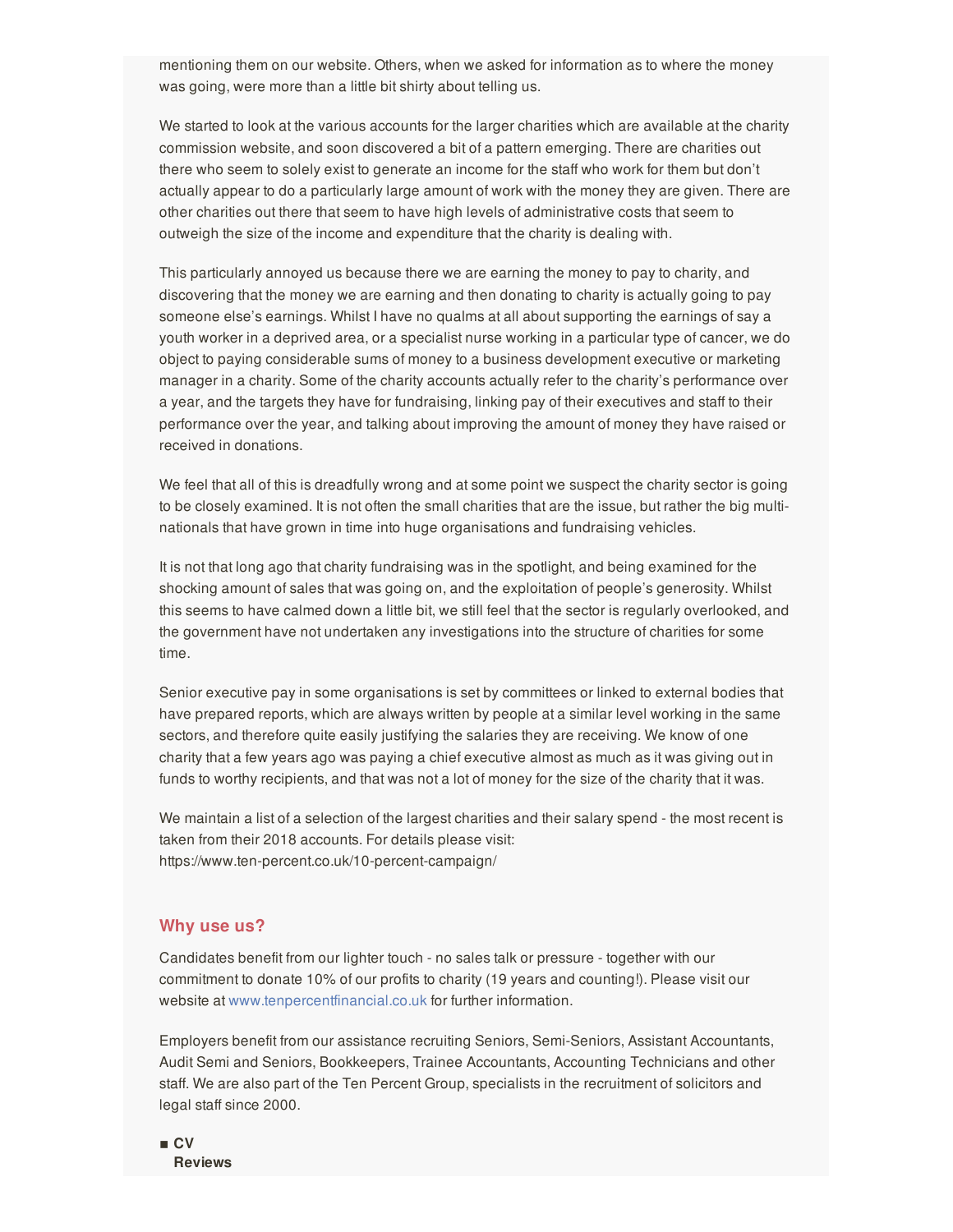**for Accountants visit our website.** ▪ **Salary Reviews for Accountants email us.**  $\blacksquare$  Unlimited **Recruitment option from just £60 per month www.tenpercentunlimited.co.uk.** ▪ **Pay in 12 monthly instalments.** ▪ **12 month rebate period.** ▪ **Established for over 10 years.**

**Please post your practice or industry accountancy vacancy without obligation by replying to this email or [click](https://www.tenpercentfinancial.co.uk/register-a-vacancy/) here.**

We hope to be able to assist you with your recruitment, now or in the future.

Kind regards,

Jonathan Fagan Director **Ten Percent Financial Recruitment - [www.tenpercentfinancial.co.uk](https://www.tenpercentfinancial.co.uk) Ten Percent Unlimited - [www.tenpercentunlimited.co.uk](http://www.tenpercentunlimited.co.uk)**

E: [jonathan@tprecruitment.co.uk](mailto:jonathan@tprecruitment.co.uk) T: 0800 246 5016

Contact: TP Recruitment Limited 27 Old Gloucester Street